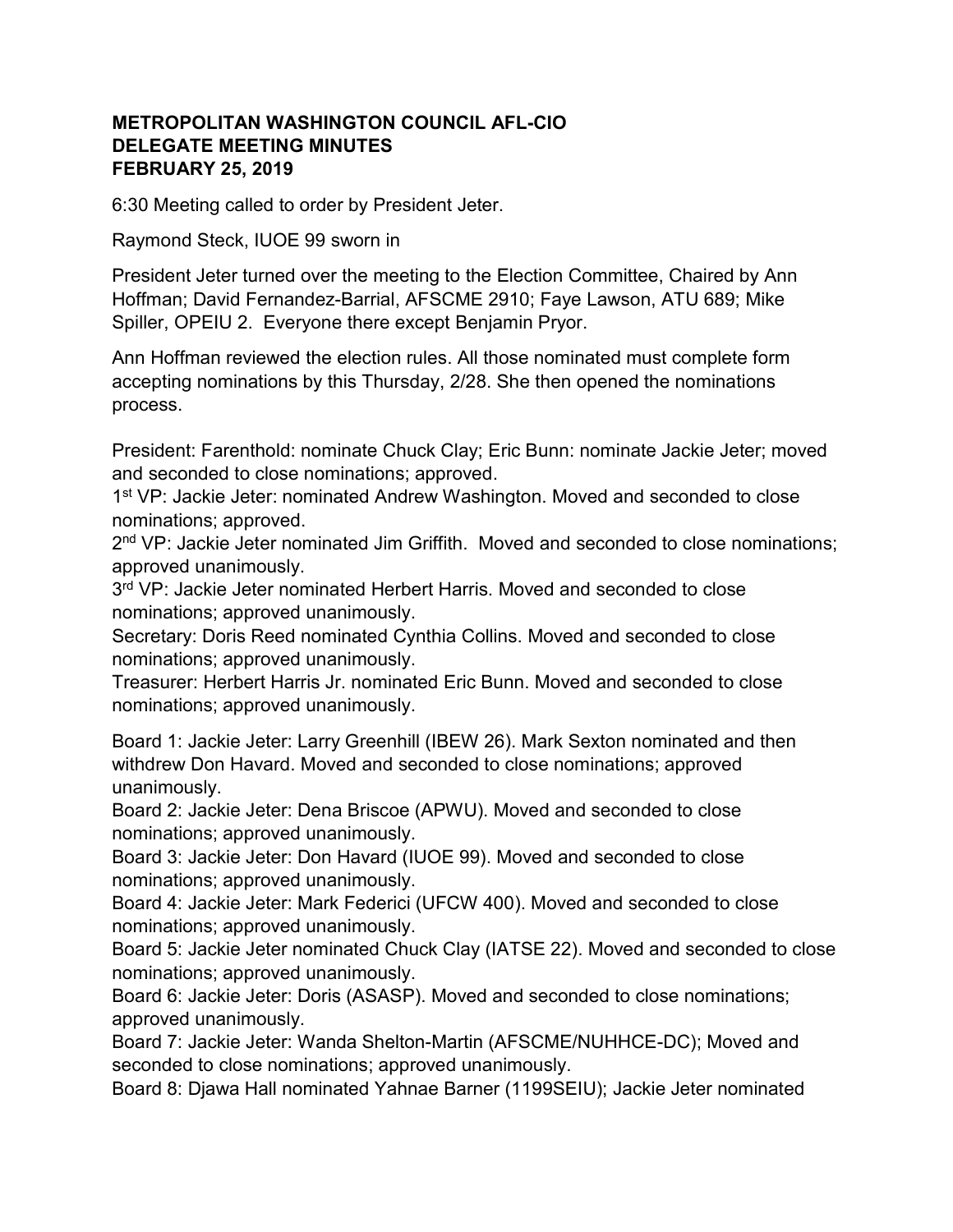Jaime Contreras (SEIU 32BJ). Moved and seconded to close nominations; approved unanimously.

Board 9: Dan Dyer (Jackie Jeter); Moved and seconded to close nominations; approved unanimously.

Board 10: Robin Burns (DCNA) nominated by Robin Burns; Elizabeth Davis (WTU 6) (Jackie Jeter). Moved and seconded to close nominations; approved unanimously. Board 11: Brenda Thomas (ATU 689); Jackie Jeter. Moved and seconded to close nominations; approved unanimously.

Board 12: Dan Fields (SEIU 722) Jackie Jeter. Moved and seconded to close nominations; approved unanimously.

Board 13: Jeff Guido (CHOICE), Jackie. George Farenthold (OPEIU 277), Chuck Clay. Moved and seconded to close nominations; approved unanimously.

Board 14: William Bates (SMART 5-1522); Herb Harris; Steven Frum (NNU) Jackie Jeter. Moved and seconded to close nominations; approved unanimously.

Board 15: Roxie Mejia (Painters DC 51), Jackie Jeter. Moved and seconded to close nominations; approved unanimously.

Board 16: Robin Burns (DCNA) (Jackie); Ed Malaga (AFM), Chuck Clay. Moved and seconded to close nominations; approved unanimously.

Board 17: will be elected by members of the constituency groups.

Trustee: Dave Richardson (Dan Fields); Robert Hollingsworth (Bunn); Dennis Desmond (Jackie); Tyrone Richardson (Harris); Karen Richardson (Robin Burns); Djawa Hall (Yahnae Barner). Moved and seconded to close nominations; approved unanimously.

Questions ensued: can candidates run for more than one position; how will nominees receive their acceptance form? How will delegates be notified about the candidates.

Regular order resumed.

Minutes: moved and seconded to approve.

New delegates sworn in.

Financial report: Eric Bunn reviewed the budget vs actuals for January 2019. Moved and seconded to adopt the financial report. Report approved.

Exec Board: JUFJ 2019 Labor Seder, recc \$250. Moved and seconded to approve. NNU's Ken Zinn thanked the Council for screening "Power to Heal."

## Reports

Union Cities: Chris Garlock reported on his work on this year's Evening With Labor; Chair Doris Reed reported. A few tickets still available.

CSA: Sonte DuCote reported on CSA programs, urged folks to check out their website. "Shutdown is over but we're still supporting folks – especially contract workers who did not receive back pay -- affected by the shutdown, with a grant from the United Way." Labor Night at the Nats set for June 22, on a Saturday for a change, and a union-made t-shirt is included in the ticket price -- \$20; \$2 from each ticket goes to CSA -- this year.